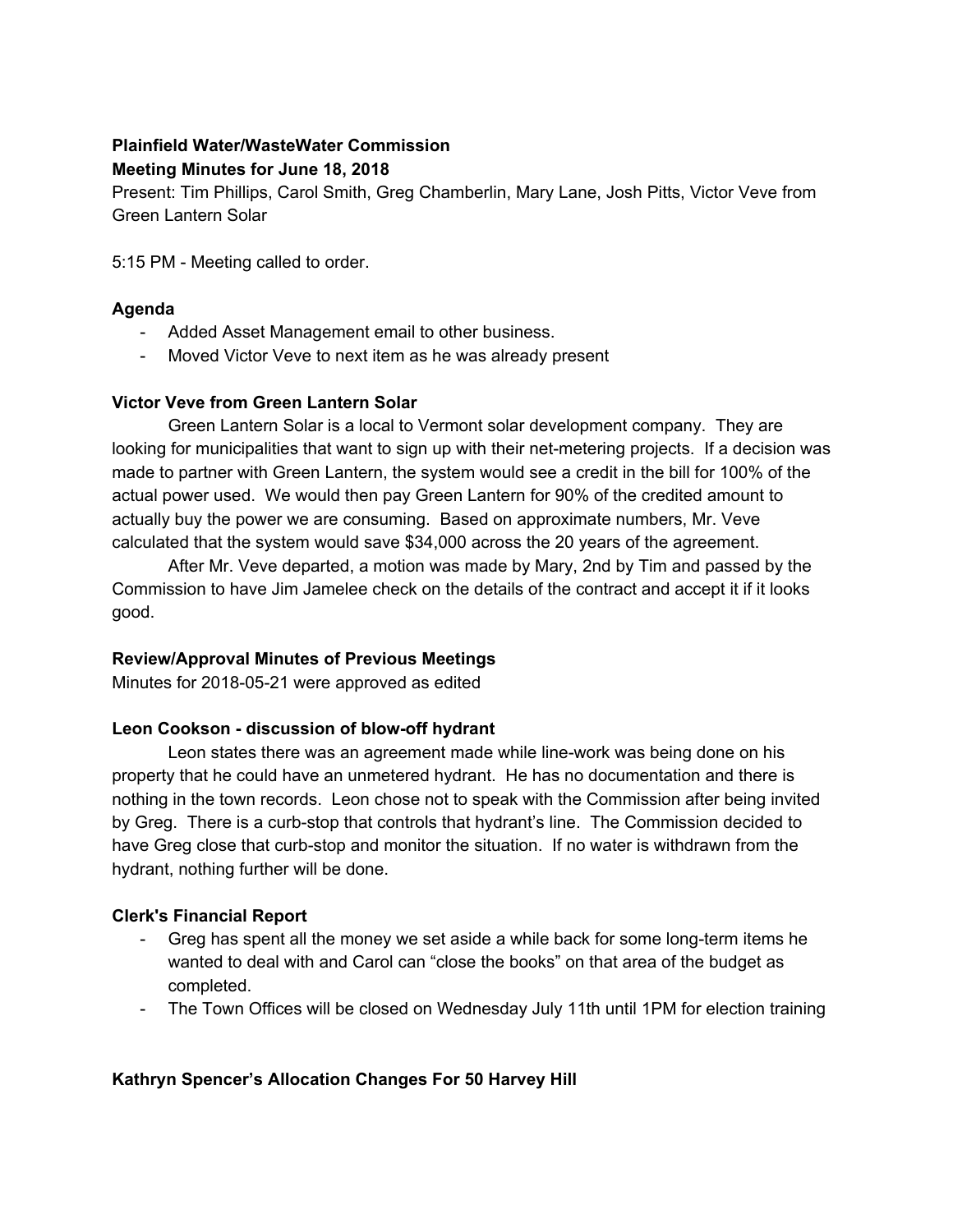Greg has checked on how much water Kathryn Spencer is using. He determined it would be cheaper for her to keep two allocations of water rather than pay for overages on a single allocation.

Mary proposed a motion that Kathryn Spenser at 50 Harvey Hill give up a single allocation of wastewater - leaving her with one allocation, but continue with two allocations of water. Josh 2nd. The Commission voted in the affirmative.

### **Sign Final Application For Spruce Mountain Inn**

The application was signed by Mary Lane as Chair of the Commission.

### **Approve Signing Warrants Until June 30, 2019**

Josh Pitts moved that we appoint Mary Lane, Tim Phillips and Josh Pitts, Commissioners to approve and sign orders for Accounts Payable or Payroll until June 30, 2019. Mary Lane 2nd. The Commission voted in the affirmative and the motion passed.

### **Chief Facility Operator's Report**

- the septic lines of Betsy Blackshaw and her neighbors have been inspected via a camera. The lines are deteriorated and should be replaced. An engineering firm is needed to determine how to reroute the new lines so they are not passing under somebody's basement.
- The new SCADA system was installed on 7/18/2018. There are software updates that still need to be done. Greg is expecting that to be done shortly. Until then the old and new systems are running in parallel.
- The location of the geographical mapping of shutoffs in town has begun by Alridge and Elliot.
- There will be a waste water inspection on Thursday (July 21)
- There is possibility of an asset management grant for %50 of the cost of doing the waste water system
- The springhouse roof repair is waiting until the new fiscal year begins

- Greg needs to reach out to Marshall Stover to see if he can explain what is going on with billing in person.

# **Sign And Approve Warrants**

Approved Payroll and Payable Warrants from the following dates: 5/23, 5/25, 5/31, 6/1, 6/4, 6/8, 6/12, 6/15, 6/18 in 2018

#### **Other Business**

None.

The date of the next monthly meeting is July 16th, 2018 at 5:15PM.